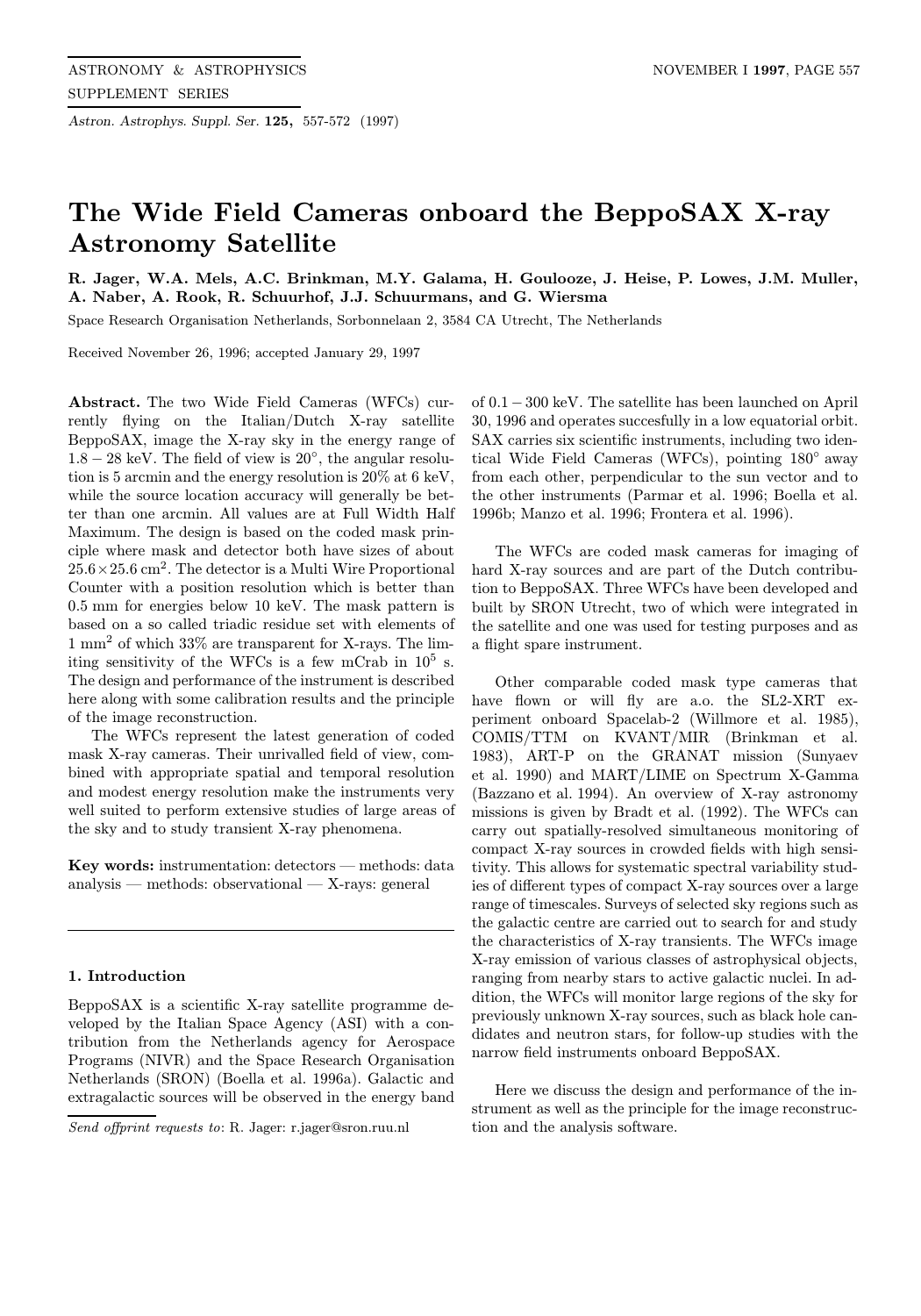

Fig. 1. WFC instrument schematic drawing. A coded mask is placed 70 cm in front of a two dimensional position and energy sensitive detector. The total mass is 42.5 kg and the power consumption is 14.1 W

### 2. WFC description

#### 2.1. Overall instrument

The principle of the WFC is the shadow mask camera (Dicke). A two-dimensional position- and energy sensitive detector (Multi Wire Proportional Counter) is placed behind an opaque screen with a pseudo random array of holes, a so-called shadow mask or coded mask. X-ray sources in the field of view cast shadows of the mask on the detector, each displaced according to the position of the source. A cross-correlation (Fenimore et al. 1978) carried out on ground, reconstructs the position and flux of all sources in the observed part of the sky. The WFC has a high sensitivity over a large field of view and at the same time a good angular resolution over the whole field (due to small mask holes). Figure 1 shows a schematic drawing of the WFC.

The detector and the mask have sizes of  $25.5 \times 25.5$  cm<sup>2</sup> and  $25.6 \times 25.6$  cm<sup>2</sup>, respectively. A stainless steel structure between detector and mask allows the X-ray photons to reach the detector through the mask only and fixes the position of the mask 0.7 m away from the detector. In front of the mask a  $6 \mu m$  thick kapton foil is placed as a thermal shield. The field of view is 20◦ square (FWHM) although sources can be detected with less sensitivity in a field of  $40° \times 40°$  in total. The angular resolving power is 5 arcmin (FWHM), determined by the mask-to-detector distance, the size of the mask elements which is  $1 \times 1$  mm<sup>2</sup> and the detector position resolution. The energy resolution is 20% at 6 keV and 22% at 22 keV. The source location accuracy is better than one arcminute, limited mainly by

Table 1. WFC overall characteristics

| Parameter                                    | Value                                 |
|----------------------------------------------|---------------------------------------|
| Energy range                                 | $1.8 - 28$ keV                        |
| Energy resolution at 6 keV                   | 20\% over full area                   |
| Effective area                               | $140 \text{ cm}^2$                    |
| Field of view                                | $20^{\circ} \times 20^{\circ}$ (FWHM) |
| Angular resolving power                      | 5 arcmin                              |
| Source location accuracy                     | $< 1$ arcmin                          |
| Sensitivity in $10^5$ s                      | few mCrab                             |
| Mass                                         | $42.5 \text{ kg}$                     |
| Power consumption                            | 14.1 W                                |
| Maximum countrate<br>$(Crab = 270 c s^{-1})$ | $2000 \text{ c s}^{-1}$               |

the satellite pointing stability and the statistical noise of the observed sources.

The limiting sensitivity is a few mCrab in  $10^5$  s but varies with the background X-ray flux and thus with the pointing direction in the sky. At high galactic latitudes the background will be dominated by the diffuse X-ray background  $(130 \text{ c s}^{-1})$  plus the detector background  $(20 \text{ c s}^{-1})$  while near the galactic plane the main contribution is from strong X-ray sources. Figures 2 and 3 show the minimum detectable source strength and the time needed to detect time variability. From early measurements it could be shown that for reliable source detection a confidence level higher than  $5\sigma$  is needed. Detailed in-flight calibrations will clarify this issue.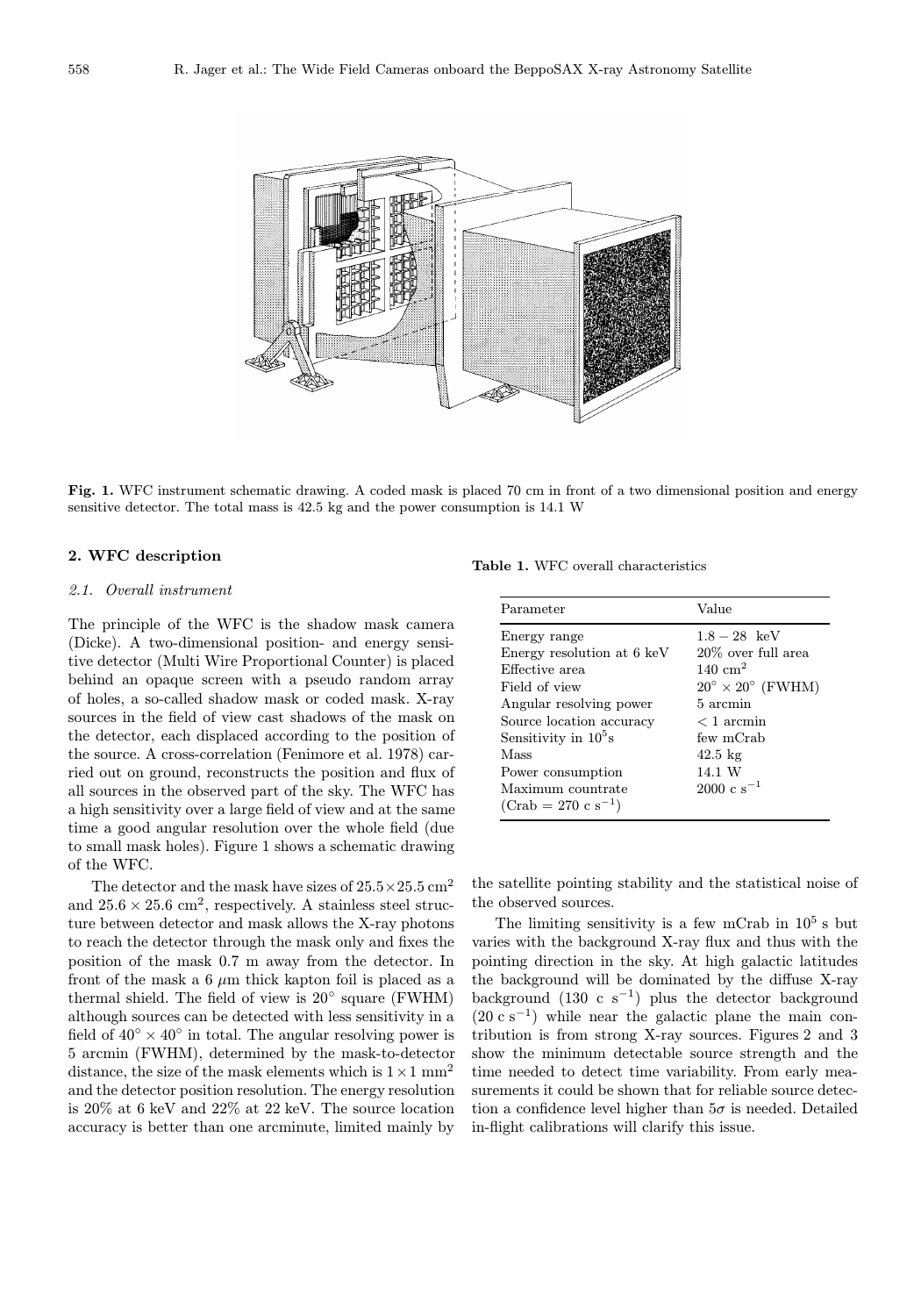

Fig. 2. Minimum detectable source strength for two sky regions. The sensitivity is on average higher at high galactic latitudes where the overall flux from X-ray sources is less



Fig. 3. Observing time required to detect source variability for two sky regions, in less crowded regions the sensitivity for source variability is higher

The WFCs can be used in two scientific and three diagnostic modes. The scientific modes are the Normal (imaging) Mode (NM) and the High Time Resolution Mode (HTRM). The diagnostics modes are DM1, DM2 and the Background Analysis Mode (BAM).

In NM the time resolution is 0.5 ms for every block of 4 photon events. Each event is labelled with 26 bits, 10 bits each for  $x$ - and  $y$ -position, 1 bit for indicating the upper or lower detector half and 5 energy bits. The maximum event processing rate is  $2000 \text{ s}^{-1}$ , limited by the instrument processor performance and the satellite telemetry rate.

In HTRM the time resolution is 0.25 ms per event while the maximum processing eventrate is  $5000 \text{ s}^{-1}$ . In this mode no event position information can be produced, this mode is useful for timing analysis of strong sources.

For diagnostic purposes two Diagnostic Modes (DM1 and DM2) are available. In these modes no onboard processing takes place and all raw event data is available. For background calibration purposes a Background Analysis Mode (BAM) is implemented.

When the available telemetry in NM for the WFCs is not sufficient, the instruments can be programmed to reduce their telemetry. Processing of every n-th event will then be stopped at the input, where  $n$  is an integer between 2 and 4. If this reduction is not sufficient and the telemetry buffer becomes full, no more events will be processed until the buffer is read out.

## 2.1.1. Design considerations

In the WFC, coded mask and detector have the same size; this corresponds to the so-called "simple" camera described by Sims 1980. This design does not allow complete coding, in contrast to the "optimum" camera (Proctor et al. 1979), where mask and detector do not have the same size. However, the "simple" camera has the following significant advantages over the "optimum" camera:

- 1. The angular resolution is twice as good, the Field of View (FOV), the sizes of mask and detector elements and the mask to detector distance being the same;
- 2. For off-axis positions the noise from the diffuse background per reconstructed sky element will be lower;
- 3. Images of sources in the FOV which are more than half a FOV apart (i.e. more than 20<sup>°</sup>), do not mutually disturb each other by Poisson noise or mask noise. This is due to the fact that they do not produce overlapping shadow patterns on the detector. For an "optimum" camera with a mask larger than the detector, all sources in the FOV always overlap.

These arguments plus the fact that the "simple" camera was physically easier to accomodate in BeppoSAX have led to the choice of the present design.

#### 2.2. Detector

The detector is an improved less heavy version of the COMIS (Coded Mask Imaging Spectrometer) detector. COMIS/TTM (Brinkman et al. 1983) is a coded mask camera instrument in the KVANT module of the MIR space station and is succesfully operating since 1988.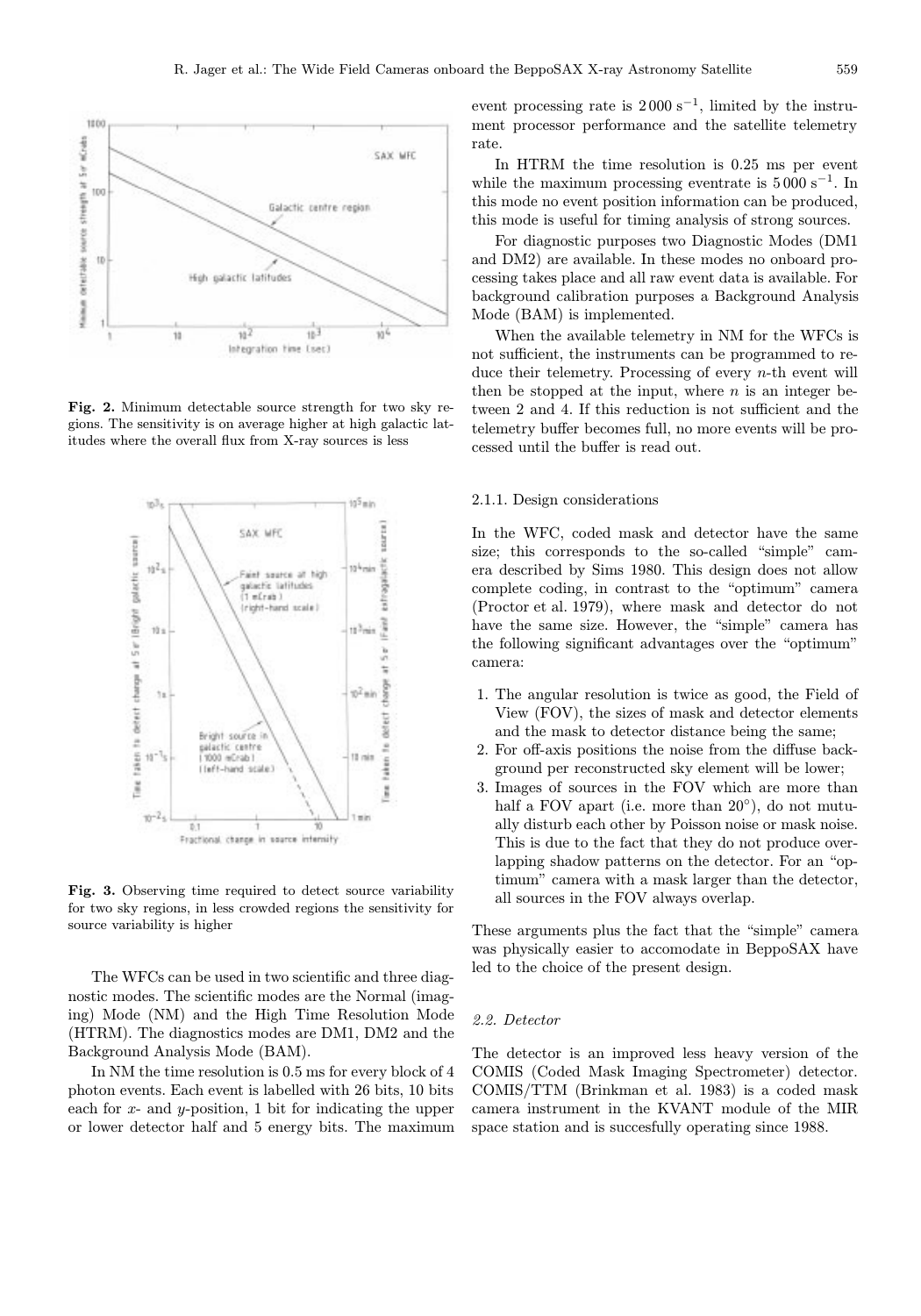## 2.2.1. Overall configuration

The detector configuration is a conventional two dimensional position sensitive Multi Wire Proportional Counter (Charpak 1985). The detector consists of two separate counters in one sealed housing: the main photon counter and the guard counter used for background rejection, see Fig. 4.



Fig. 4. Schematic diagram of the WFC detector showing the configuration of the main and the guard counter. The guard counter serves to reject background and spurious events

Both counters are separated by a grounded wiregrid K1. The detector contains drift field electrodes in both drift regions, and wire grids in the amplification regions.

Because of weight constraints, the detector housing is made of titanium with a beryllium entrance window support structure (Fig. 5). This structure was built by Electro Fusion Corporation of Fremont, U.S.A.

A 1 mm aluminium shield covers the titanium walls at the outside of the housing to minimise the AC magnetic field susceptibility of the detector. The detector is sealed with an indium gasket. The size of the detector entrance window is  $255 \times 255$  mm<sup>2</sup>. The actual window consists of a 150  $\mu$ m beryllium foil epoxied to the beryllium window support structure. The support structure subdivides the window into  $10 \times 10$  subwindows). The total detector sensitive area is  $520 \text{ cm}^2$ .

## 2.2.2. The grid system

Figure 4 shows the lay-out of the grid system, which consists of five wire grids. These grids serve as anodes, sense grids, and electrical grounding (grids A1 and A2, S1 and S2, and K1, respectively). The wire grids are mounted with respect to each other with an accuracy of about  $40 \mu m$ . Table 2 gives dimensions and voltages for the gridwires. In general, the wires of a grid are interconnected.

We now discuss the individual grids in more detail, starting with the anode grids.

The anode grid A1 is located half way down the Main Counter. It serves to obtain energy information on the impingent X-ray photons, and triggers the event processing. Three wires are not connected electrically to this grid, they function as the anode of a separate so-called Wall Counter.

Likewise, the Guard Counter possesses an anode grid A2. We note that the wires at the edges of both A1 and A2 have increased diameters. This lowers the local electric field, and therefore prevents high voltage break-down.

The sense grids S1 and S2 allow the position of the photon track to be determined in the  $x$ - respectively the y-direction. To this aim, they are positioned at both sides of the anode grid A1 of the Main Counter, while running perpendicular and parallel, respectively, to the anode wires of A1. A special interconnection scheme, using fine and coarse sections, serves to read the pulses from the sense grids, as shown in Fig. 6. In each sense grid, the wires are grouped into 48 fine sections. Four fine sections in turn make up one coarse section, so that there are 12 coarse sections in total. Every fine section is connected to the corresponding location within a coarse section.

All grids together have 35 signal outputs. The wires themselves are composed of gold plated tungsten and fixed with an accuracy of 10  $\mu$ m on ceramic macor strips with glue spots. The interconnection patterns for the fine and coarse sections have been deposited using thick-film techniques, the wires being connected with conductive epoxy.

The wire grid system  $(275 \times 275 \text{ mm}^2)$  has been chosen larger than the entrance window to minimise distorting boundary effects on the spatial and spectral response. In this way, secondary radiation originating from the housing walls and grid supports can be discriminated against. Furthermore, a field correction plate was installed at both sides of the grid system. These plates guide the field lines in both drift regions (see Fig. 4) the direction perpendicular to the entrance window.

Table 2. Wire dimensions and voltages of the detector grid system.

| Parameter                                   |                                             | S1/S2            | A1                | A <sub>2</sub>    | Κ1        |
|---------------------------------------------|---------------------------------------------|------------------|-------------------|-------------------|-----------|
| wire diameter<br>wire pitch<br>wire voltage | $ \mu m $<br>$\left[ \rm{mm} \right]$<br>Vl | 50<br>0.6<br>900 | 20<br>3.0<br>3750 | 20<br>0.6<br>2700 | 50<br>1.2 |

#### 2.2.3. Gas filling

The detector is filled at 2.2 bar with a mixture of Xe  $(94\%)$ ,  $CO<sub>2</sub>$  (5%) and He (1%). While the gas gain can be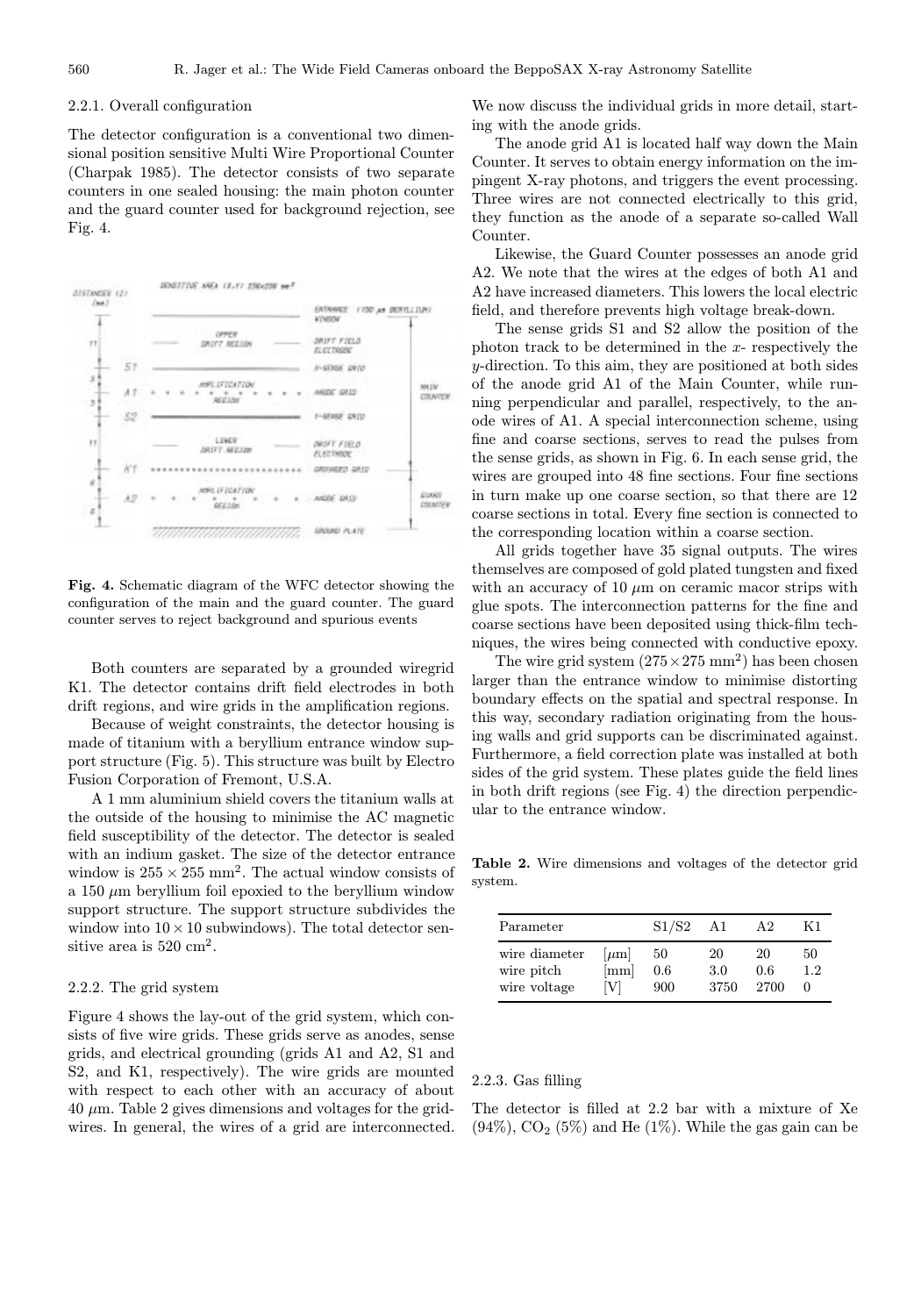

Fig. 5. Front view of the WFC detector, clearly visible is the beryllium window support structure. The detector housing is made of titanium. The size is 40 cm  $\times$  40 cm

adjusted by changing the high voltage supply, the nominal gain value is kept at 15000.

# 2.2.4. Inflight calibration sources

In order to continuously verify the energy and spatial response, a number of inflight calibration sources are mounted to the detector window support structure. Nine "pinhole" source containers containing <sup>55</sup>Fe radio-active material are used to monitor the spatial response of the detector. Each pinhole source emits 6 keV photons in a beam with a diameter of < 0.2 mm FWHM and with an intensity of about 0.01 photon per second. Eight sources are located at the borders of the sensitive area, while one source is in the centre of the sensitive area. All sources are at positions where the spatial response is most sensitive to minute displacements of the individual grids and to electrical interference.

A "cocktail source" holder with <sup>55</sup>Fe and <sup>109</sup>Cd radio active material emits a mixture of 6 keV photons (10 c s<sup>-1</sup>) and 22 keV photons (1 c s<sup>-1</sup>) respectively in a beam of 1 mm FWHM. This source is used to verify the energy response and the short term stability of the gas gain.

### 2.2.5. Design considerations

The following properties are desirable for an optimum detector:

- an extended energy range
- a large effective area, and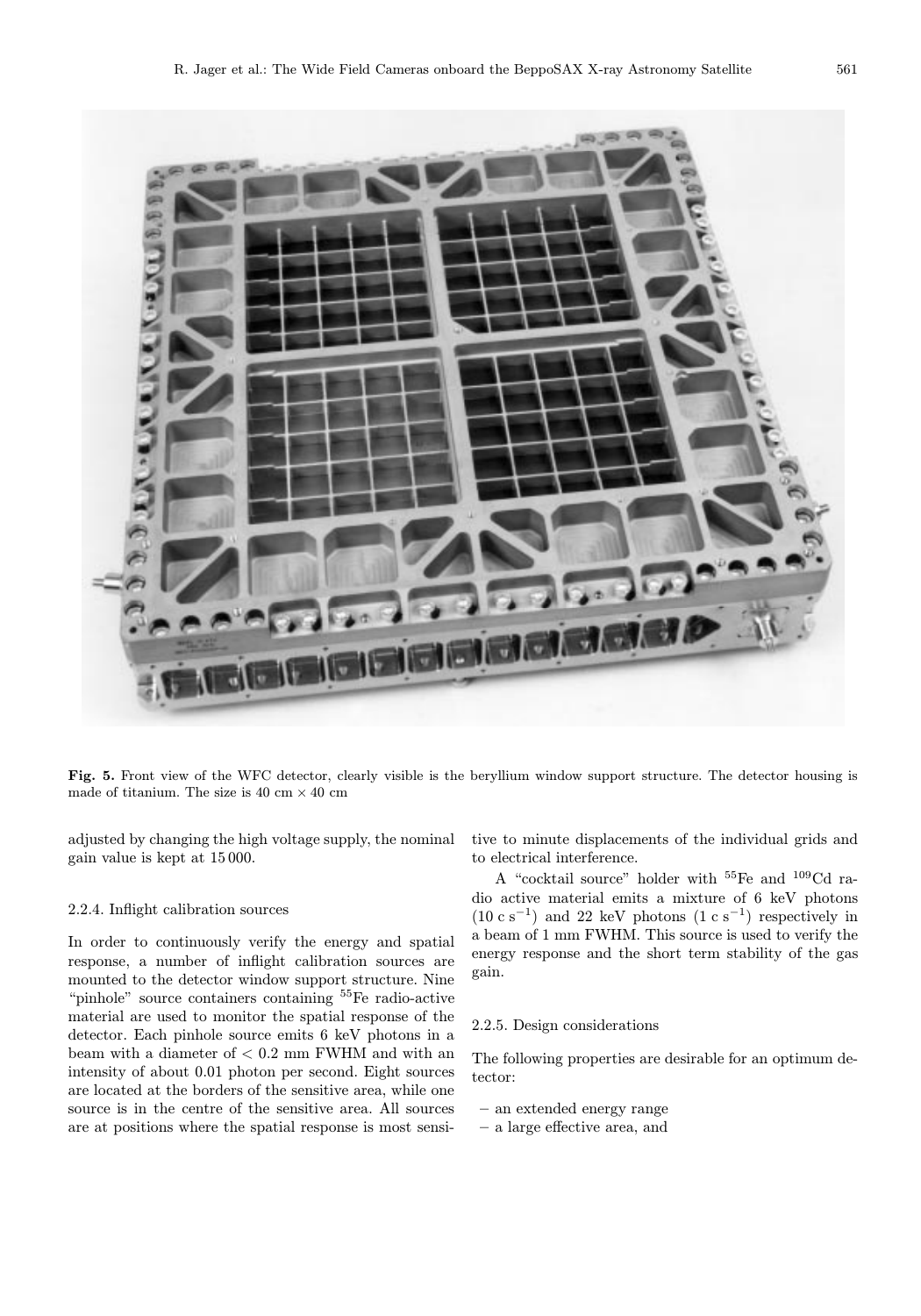

Fig. 6. Interconnection diagram for the wires of the sense grids S1 and S2 (see Fig. 4). The position readout scheme for one of the two detector coordinates is shown. The 12 coarse sections C1..C12 each contain 8 wires while the 4 fine sections F1..F4 each consist of 96 wires

– high spatial resolution, both for on-axis and inclined beams.

However, the corresponding requirements are in part contradictory so that a balance must be found. In these considerations should be included:

- the gaspressure,
- the thickness of the entrance window foil,
- height and pitch of the bars of the window support structure, and
- the overall detector mass.

We now explain the necessary trade-offs between these parameters.

– Extended energy range.

To detect high energy photons, the gas density i.e. pressure has to be sufficiently high. However, to allow low energy photons to enter the detector, the entrance window foil has to be thin. This implies that the sub windows of the window support structure must be small and the bars high to prevent the window foil from bursting and the whole support structure from bending. Bending of the structure and foil causes non linearity in the spatial response.

– Large effective area for inclined beams.

A large effective area can be achieved by choosing a "transparent" window support structure, implying small support structure sub windows and low bars.

– Good spatial resolution for inclined beams.

Optimal imaging capabilities have to be achieved over the whole Field of View and the whole energy range. High energy photons, however, penetrate the gas considerably before they are absorbed. This causes a tail on the Point Spread Function for photons arriving from the edge of the FOV. To minimize this effect, the gas pressure must be sufficiently high. Again this implies small sub windows and high support bars.

To keep the mass down, the detector housing is of titanium while the window support structure is entirely made of beryllium. The gas pressure was chosen to be 2.2 bar. This allows an entrance foil thickness of 150  $\mu$ m and a sub window area of  $23 \times 23$  mm<sup>2</sup>. The width and height of the support bars was chosen to be 1.5 mm and 10 mm, respectively. To increase rigidity the window support central cross bars are made 22 mm high and 13 mm wide.

The spatial resolution of the photon detection is determined by the gas filling, the gas gain, the grid system and the electronic noise. This has been discussed in an earlier paper on the COMIS detector (Mels et al. 1988).

Photon detection in the amplification regions results in larger pulse heights than in the drift regions. In the upper part of the energy range the energy resolution is easily degraded by this effect. This is not caused by electron attachment but arises because the gain is affected by space charge in the avalanche (Mels et al. 1988). The charge density in this avalanche is higher for drift region events than for amplification region events due to the binning effect of the sense wires. This difference becomes smaller when the electric field in the drift region is increased. A drift voltage of 900 V was needed to obtain a resolution of 19% for a collimated beam of 22 keV photons.

## 2.3. Electronics

## 2.3.1. Readout electronics

There are 35 detector output signals, each of which is connected to its own readout channel. The electronics of such a detector readout channel consist of a charge sensitive preamplifier followed by a pulse shaping circuit.

The anode channels have fast pre-trigger outputs. The triggers are used to initiate an event handling cycle as described below in Sect. 2.3.2. They trigger the pile-up sensing circuit and serve for anti-coincidence purposes.

Each coarse section channel of the sense grids has a trigger output to set the corresponding bit in two 12-bits coarse address registers. The pulse height of the fine section signals and the anode A1 signal are digitised by a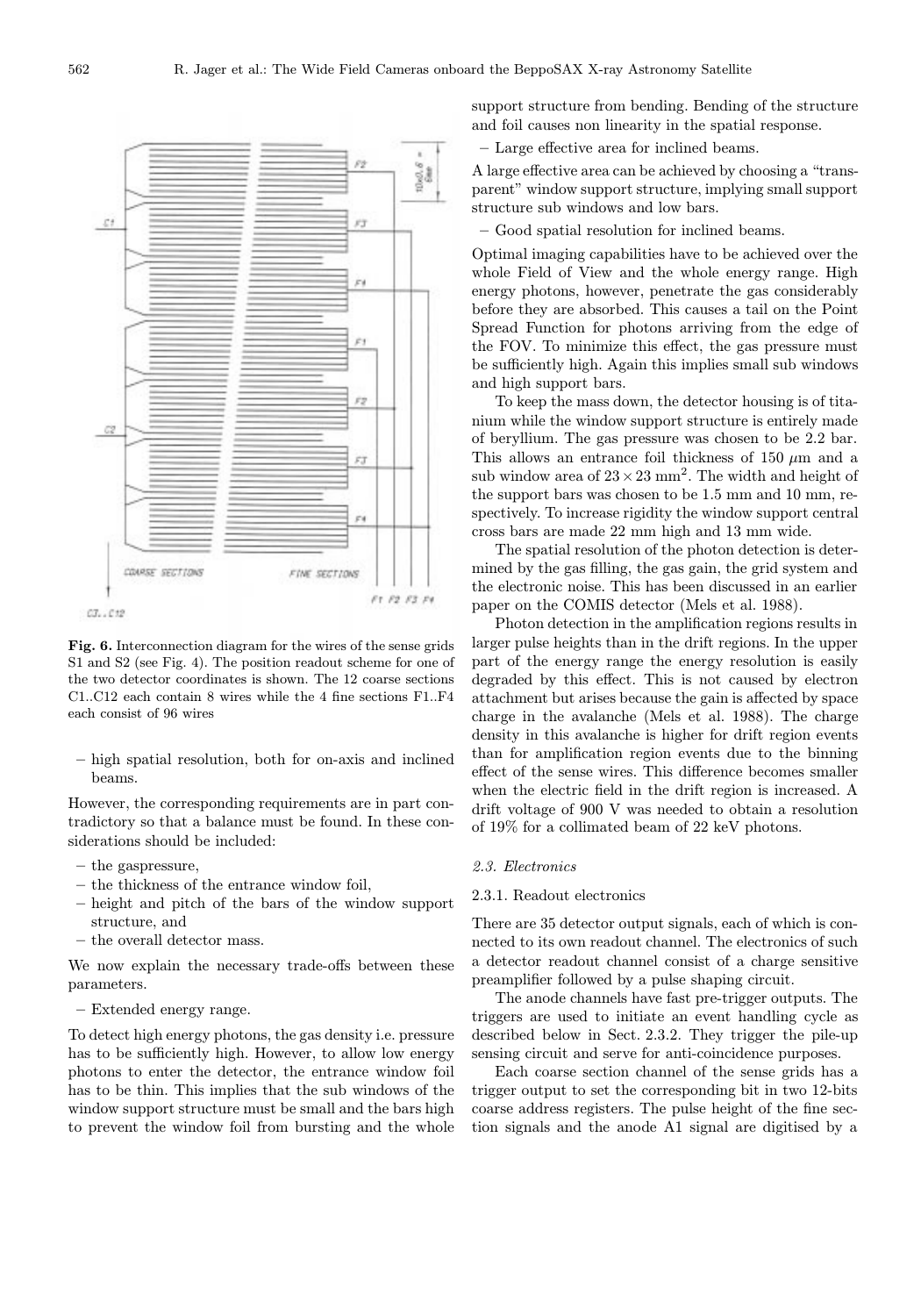12-bit ADC. These channels are equipped with a baseline restorer to decrease the sensitivity to microphonics and pile-up effects. The charge collection efficiency in these channels is about 40%.

The event selection and position computation is performed by the front end electronics and the event processor in real time. For each validated event a data packet is generated. The data is then formatted in blocks of fixed length by the communication processor and stored in the instrument memory. The data handling system reads the memory and stores its contents on the onboard tape recorder. Rate meter time profiles are included to enable monitoring of the count rates on the anode grids and other trigger outputs. With this data the following diagnostic parameters can be calculated: the instrument dead time, the high energy  $(> 30 \text{ keV})$  event rate, the background event rate and the rate of pile-up events.

Once per orbit the contents of the tape recorder is transmitted to the ground station. In case modified procedures of onboard data handling are required, all the software and look-up tables can be updated by uplink from the ground station.

#### 2.3.2. Event handling

By definition an event occurs in the main counter if either a photon or a particle ionises the gas in the chamber. The resulting cloud of electrons drifts through the sense grid to the amplification region. In case of detection of a photon with an energy below the  $35 \text{ keV}$  Xe K-absorption edge, an avalanche occurs around one single anode wire or two neighbouring wires. If the charge impulse on the anode is sufficiently high, the event handling cycle is initiated.

First the frontend electronics read the detector signals. Subsequently the pulse height in the eight fine section and the main anode channel is stored in analog stretchers. The pattern of the triggered anode channels and the coarse section channels is latched into registers. At the end of this phase the event handling cycle is aborted if one or more veto conditions are satisfied. Veto conditions are:

- coincident event in guard and/or wall counter,
- illegal pattern of triggered coarse section channels,
- a pile-up condition when the time interval between present and previous event is too short.

The first two conditions discriminate between photons and particles.

If an event is accepted by the front end electronics, the analog signals stored in the stretchers are digitised and the event position is determined. By comparing the charge induced on sensegrids S1 and S2, the event processor also determines whether the event occurred above or below the anode grid A1. This information is useful to improve the position resolution at higher energies for inclined beams, and also serves to reject spurious low energy events  $(< 10 \text{ keV})$  in the lower drift region.

The point of absorption of a photon in lateral direction is derived from the centre of gravity Z of the charge distribution induced by the avalanche charge on the sense grids. The coarse section index is determined from the pattern of triggered coarse section channels. The position of Z within that coarse section is calculated using a simple linear combination of the charge values measured on the fine sections. The resulting value for the "position estimator" has a non-linear relationship with the photon position. This is corrected for by look-up tables inflight.

#### 2.4. Mask

The mask consists of a 0.1 mm thick stainless steel plate with a  $2 \mu m$  gold coating on both sides. It contains a pattern of  $256 \times 256$  mask elements of  $1 \times 1$  mm<sup>2</sup>. Of the mask elements 33% are perforated, i.e. transparent to X-rays. The mask has been produced by means of an etching process. To assure the structural integrity of the mask, the size of the open elements is  $0.9 \times 0.9$  mm<sup>2</sup>. The mask hole pattern is based on a so-called "triadic residue (in 't Zand et al. 1994) set and is shown in Fig. 7.

#### 2.4.1. Design considerations

The arguments behind the choice of the coded mask parameters were presented by in 't Zand et al. (1994) and are summarized here.

The optimum open fraction of a coded aperture depends on the spatial response of the instrument. For the BeppoSAX WFCs the optimum open fraction lies between 0.25 and 0.33. The requirement of a high sensitivity to X-ray bursts then led to the choice of 0.33 for the mask transparency. Compared with a more traditional choice of 0.50, not only the sensitivity improves but also the telemetry that is needed decreases with one-third.

A transparency of 0.33 can not be achieved with Uniform Redundant Array (URA) patterns which are based on quadratic or bi-quadratic residue sets. By extrapolation of these sets we have arrived at a "triadic residue" set, where the non-zero shift autocorrelation is 3-valued with 2 values being the same.

A URA pattern in an "optimum" design (see Sect. 2.1.1) would have a 1-valued autocorrelation (i.e. flat sidelobes). In our camera design these autocorrelation features can however be permitted. Due to the shadowing effect of both the collimator and the detector window support structure, the coding of the image is never complete. The resulting coding noise can be largely removed during the image reconstruction process, see Sect. 4.2.

#### 3. Instrument performance

#### 3.1. Introduction

In Table 3 a summary of the performance characteristics is presented. Most data derive from measurements on a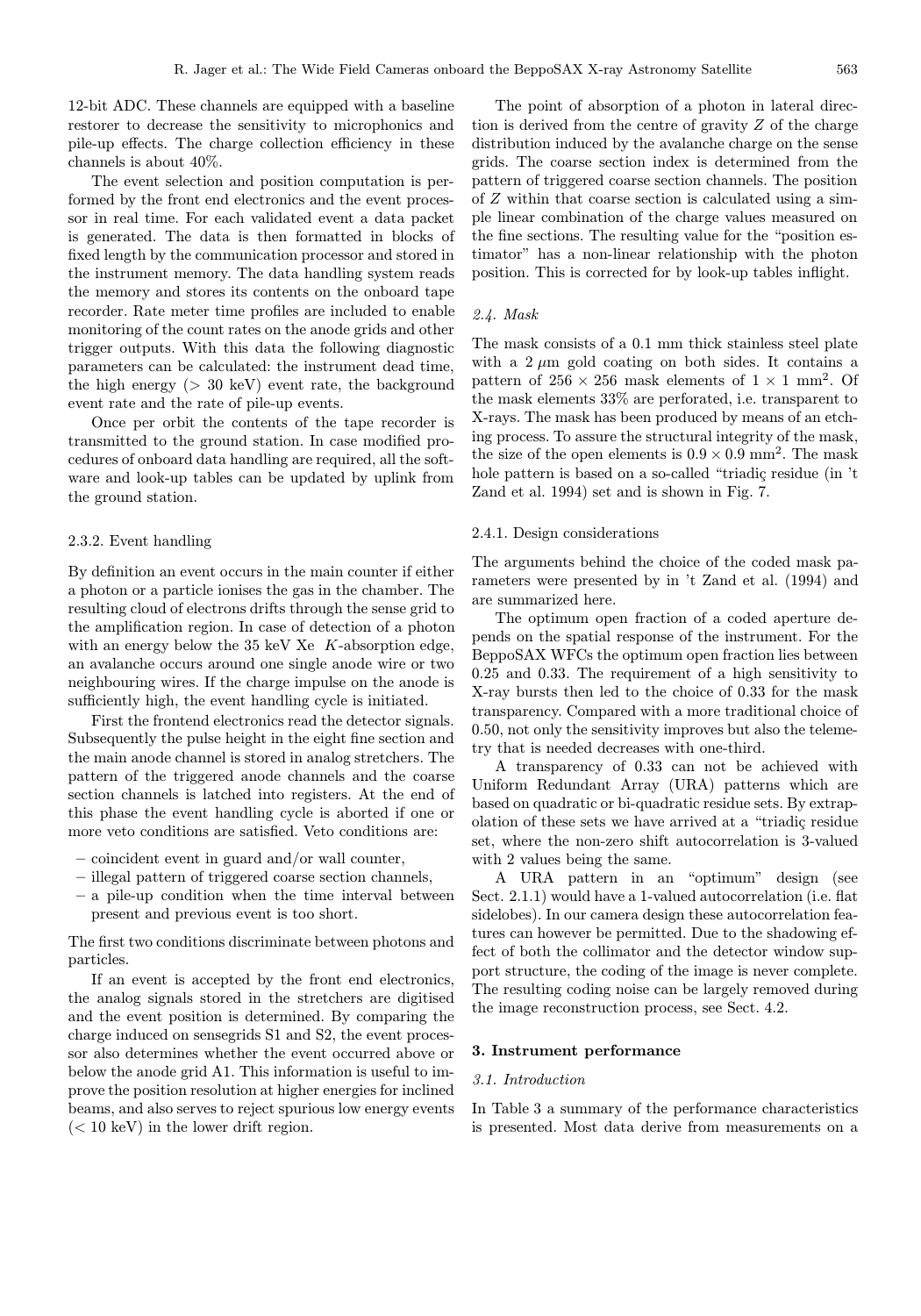

Fig. 7. WFC coded mask pattern consisting of  $256 \times 256$  elements of  $1 \times 1$  mm<sup>2</sup> of which 33% are transparent for X-rays

full scale prototype instrument. The operating conditions were: input photon rate up to 2400 c s<sup>-1</sup>, a <sup>60</sup>Co background rate of up to 1000 c s<sup>-1</sup> and a temperature range between 0 and 40 ◦C. The maximum microvibration level was 20 mg in the frequency range between 0 and 1 000 Hz.

#### 3.2. Effective area

The factors that influence the effective area include:

- the transmission of the thermal foil,
- the mask transparency,
- the beryllium detector window transmission,
- the obscuration by the window support structure,
- the detector efficiency, and
- the instrument lifetime fraction.

The on-axis detector effective area, as derived from a numerical instrument model, is shown in Fig. 8 as a function of incident photon energy. At low energies the efficiency is limited primarily by the transmission of the thermal foil

and the beryllium detector entrance window. At high energies the efficiency is limited by the absorption of the gas. The thermal foil consists of a  $7.6 \mu m$  thick kapton filter, aluminium plated by two layers of  $0.1 \mu m$  on each side, the beryllium foil is 150  $\mu$ m thick. The figure does not include the instrument Life Time Fraction. The instrument LTF (This is the inverse of the instrument dead time) is measured once every second during the observations.

## 3.3. Energy response

# 3.3.1. Energy to channel conversion

The energy of an X-ray photon is derived from the main anode (A1) Pulse Height (PH) and digitised in 4096 ADC channels. In the normal operational mode (NM), binning takes place into 31 energy channels. Figure 9 gives the relation between the energy channel boundaries and the photon energy for the two Wide Field Cameras at their nominal detector gain. The width of the channels is chosen such that for an average astronomical spectrum, which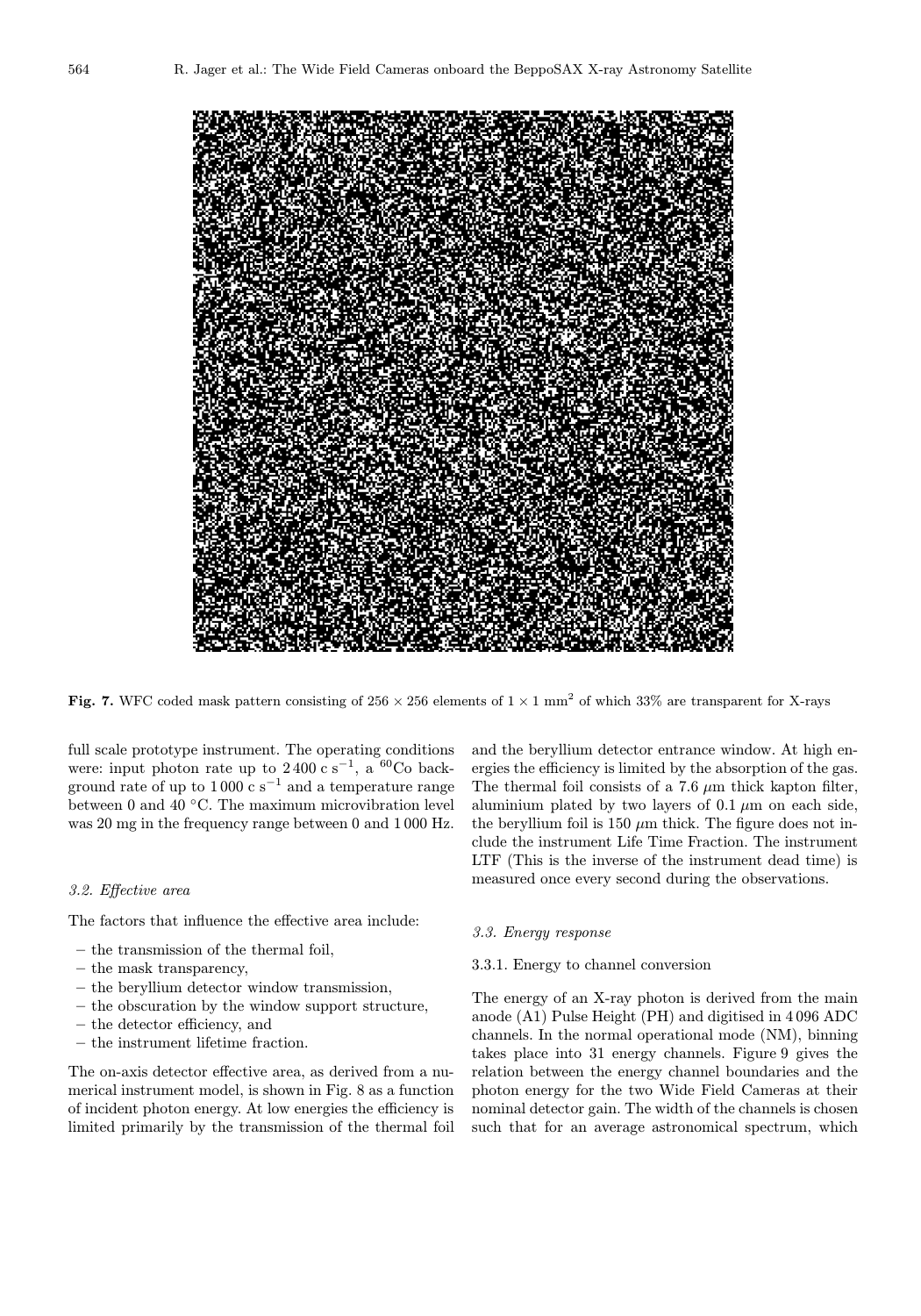Table 3. Detector performance characteristics, the optimum quantum efficiency and position and energy resolution is reached at 10 keV. All parameters are as foreseen

| Quantum efficiency                                                                                     |                                                          |                                                      |
|--------------------------------------------------------------------------------------------------------|----------------------------------------------------------|------------------------------------------------------|
| $2 \; \mathrm{keV}$<br>$10 \text{ keV}$<br>$30 \text{ keV}$                                            | $10\%$<br>100%<br>$40\%$                                 |                                                      |
| Energy resolution                                                                                      | (collimated)                                             | (full area)                                          |
| $2 \text{ keV}$<br>$6 \text{ keV}$<br>$22 \text{ keV}$                                                 | 25%<br>$16\%$<br>$19\%$                                  | 20%<br>22%                                           |
| Position readout                                                                                       |                                                          |                                                      |
| number of pixels<br>nominal pixel size<br>differential non-lin. $(90\%)$<br>integral non-lin. $(90\%)$ | $768\times768$<br>$0.375 \times 0.375$<br>< 0.5<br>< 1.0 | $\rm [mm^2]$<br>$ \text{pixel} $<br>$ \text{pixel} $ |
| Position resolution                                                                                    | x-dir $ pixel $                                          | $y$ -dir $ pixel $                                   |
| $2\;{\rm keV}$<br>8 keV<br>$22 \text{ keV}$                                                            | < 1<br>< 1<br>< 2                                        | < 1.5<br>< 1<br>< 2                                  |

falls exponentially off to higher energies, the counts in each channel are of the same order of magnitude.

The relation between PH and the corresponding X-ray energy as a function of energy has been calibrated. The calibration has been performed in detail for a small part of the sensitive area, called the Reference Location (RL). The full sensitive area has been calibrated by measuring the gas gain for each pixel with respect to RL, as described in Sect. 3.3.2. The measurements at RL have been performed by means of radioactive sources. Also a fluorescence source with an interchangeable target stimulated by a radioactive alpha emitter was used.

At the nominal gain level the energy - PH relation is non-linear due to space charge effects in the avalanche. A second order polynomial is least square fitted to the data points up to 8 keV as shown in Fig. 10. The statistical error in PH is less than 20 eV FWHM. A discontinuity in the energy - PH relation at the 4.8 KeV Xe L-absorption edges is included. We found an optimum fit for a discontinuity of 65 eV. This value is in good agreement with the value reported by Santos et al. (1991).

## 3.3.2. Positional dependence of the gain

The gas gain of the detector is depending on the position of the photon in the sensitive area. The variation of the gain over the sensitive area was measured by irradiating the full sensitive area. For each irradiated pixel the gain relative to the gain at the Reference Location (RL)



Fig. 8. The total calculated on-axis detector effective area. At low energies the effective area is limited by the thermal foil and detector window. At high energies the efficiency is mainly limited by the stopping power of the detector gas. The maximum effective area is  $138 \text{ cm}^2$  at  $10.5 \text{ keV}$ 

was determined. In Fig. 11 a typical plot is shown of the relative gain as a function of the position along a cross section of the sensitive area in the  $y$ -direction. This is the direction perpendicular to the anode wires. In the graph open areas indicate the obscuration by the window support structure. The statistical error in the data points is less then 1% FWHM.

The curve shows two components. A small scale and a large scale gain variation. The small scale component with a modulation length of 8 pixels is caused by the anode wires. The gain maxima coincide with the position in between two anode wires. At those locations the gain is less affected by space charge than at other locations. This is because the cloud of primary electrons is split up between the two anode wires resulting in a lower avalanche space charge density. As the space charge density increases with the photon energy, the modulation amplitude is much larger at 8 kev  $(6\%)$  than it is at 2 keV  $(2\%)$ . Small deviations in the positioning of the anode wires result in an additional small scale random modulation of the gain.

The large scale component in the gain variation is almost the same for 2 and 8 keV radiation. The curves show a rather flat distribution. In the last two subwindows the gain is stepwise increased with about 6%. All other cross sections of the sensitive area in the y-direction show the same gain step. This feature is probably due to a stepwise decrease of the anode wire diameter with about  $0.2 \mu$ m. At both edges of the sensitive area the gain is increasing with about 8% over a few pixels due to wall effects.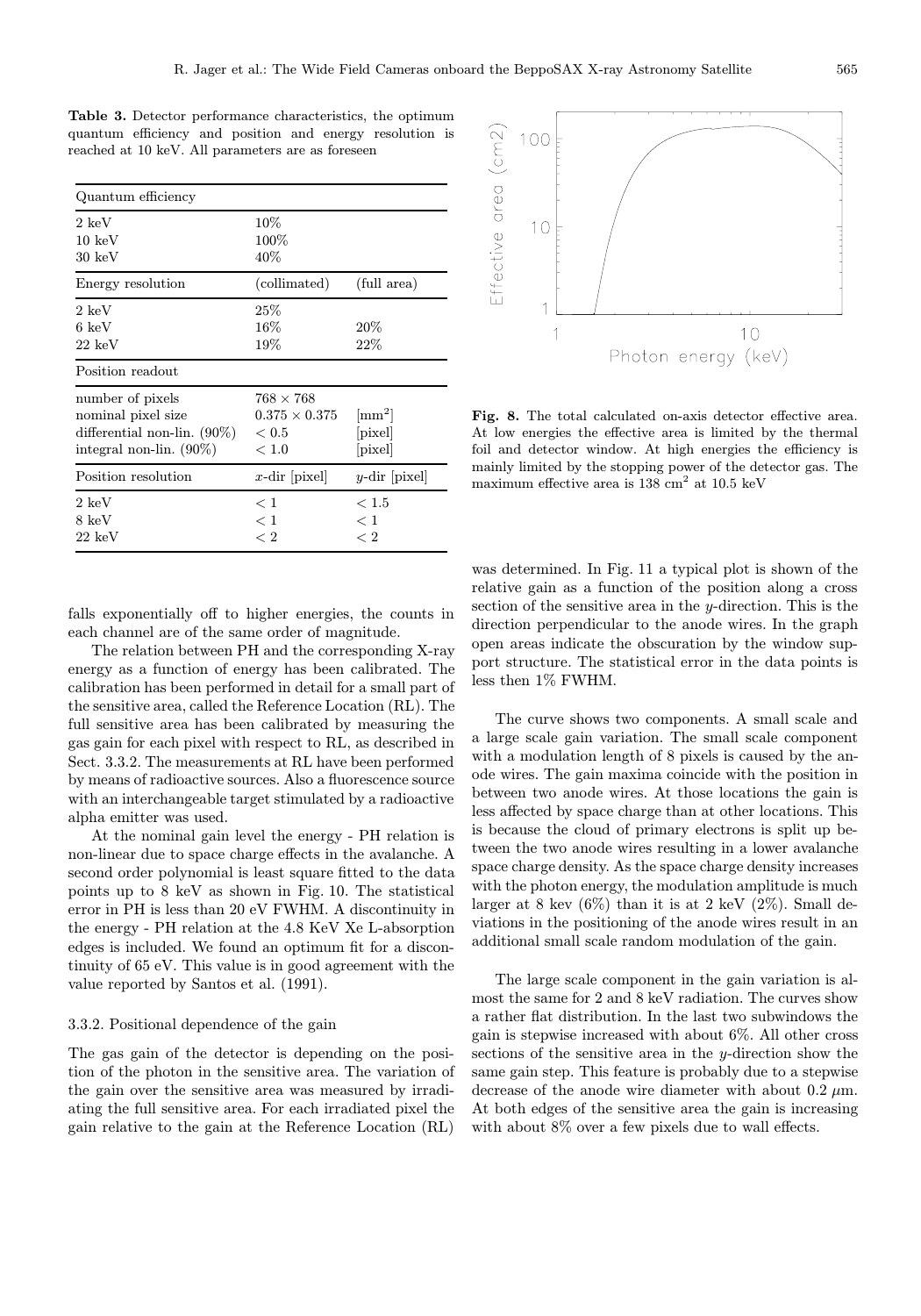

Fig. 9. The relation between the logarithm of the photon energy and the energy bands for the two instruments at nominal gain. The instruments show a small difference due to slightly different gain settings



Fig. 10. The detector gain is shown as a function of energy, the response is non-linear at higher energies due to space charge effects in the avalanche. The drawn line is a second order polynomial fit to the data below 8 keV

## 3.3.3. Energy resolution

Up to 8 keV the pulse height FWHM (expressed in keV) at the Reference Location RL can be described by the relation  $0.4\sqrt{E}$  as shown in Fig. 12. The measured FWHM is in agreement with previous results (Bruel et al. 1988). The resolution at 22 keV however is dominated by the difference in gain between events in the drift region and events in the amplification region and does not follow the relation.

The spectral resolution for full area irradiation is limited by the positional dependence of the gain. At 6 keV the resolution for full area irradiation is 20% FWHM, while for a collimated beam at RL the resolution is 17%.

#### 3.3.4. Long term stability

The long term behaviour of the energy response of the WFC detectors has been monitored with the inflight calibration sources during more then two years since the final integration before launch.

During this period the energy resolution for 6 keV photons has not changed within a few percent. For 22 keV photons the energy resolution degraded from 22.7 to 24.3%, which can be explained by minute changes in the gas composition.

Figure 13 shows the pulse height as a function of time for the two WFC detectors. The statistical error in the data points is less than 0.1% FWHM. Both detectors show the same trend. It can be seen that in the first 100 days the pulse height increased by about 1%, afterwards the pulse height increased with 0.5% per 300 days. In the first period a significant part of the gain variations is due to minute movements in the housing walls and the grid system. This is caused by vibration, thermal effects and changes in the ambient pressure during qualification tests. However, the main trend in the gas gain can be explained by minute changes in the gas composition and/or a small drift in the high voltage supply. Anyway, the performance of the instrument with typical integration times of  $10^5$  s is not influenced at all by the measured variation, if necessary the gain can be regulated back to nominal by adjusting the high voltage.

## 3.4. Spatial response

The spatial response has been calibrated by "flat field" measurements and by "pinhole" measurements. A flat field response distribution is used to determine the linearity of the spatial response. For this purpose the bars of the window support structure serve as a reference pattern. A typical image of a flat field measurement at 8 keV is given in Fig. 14. It shows the number of photons counted in the detector pixels. The number of counts is a measure of the differential non-linearity i.e. the relative sizes of the pixels with respect to their nominal size. This information will be used in the image deconvolution process, described in Sect. 4.2.1, to improve the quality.

Likewise, the pinhole measurements will be used to calibrate the numerical model of the detector Point Spread Function (PSF) that is used in the image deconvolution.

### 3.4.1. Image linearity

A typical plot of the integral non-linearity i.e., the difference between the measured pixel position and its nominal position, is shown in Fig. 15 for 2 and 8 keV. It is given as a function of the position along a cross section of the sensitive area in the y-direction perpendicular to the wires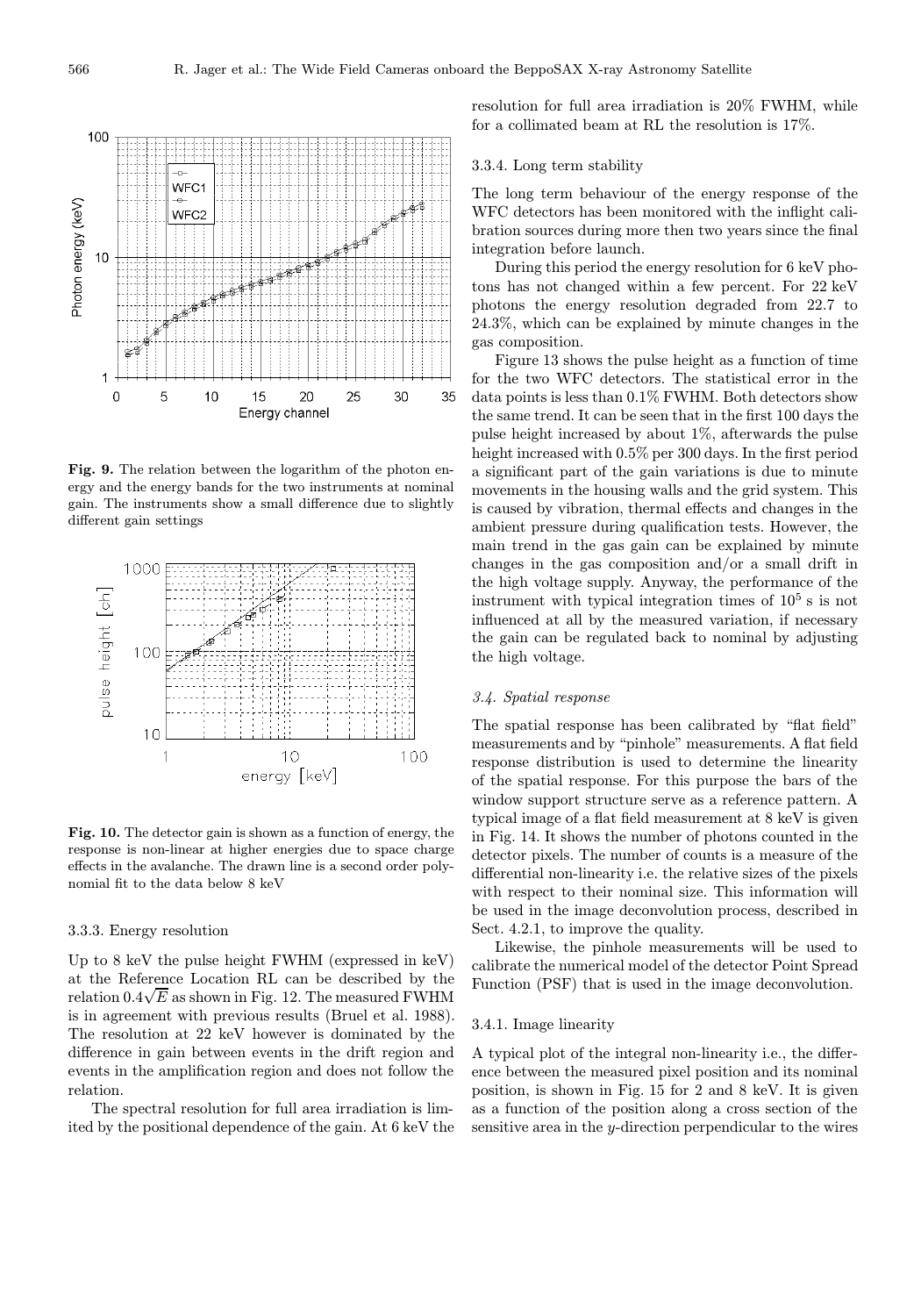

Fig. 11. Positional dependance of the gas gain at 2 keV (left) and at 8 keV (right). The modulation along the y-axis is caused by the anode wires and is highest at 8 keV due to the increased space charge density. The step beyond pixel 600 is probably caused by a decrease in anode wire diameter of 0.25  $\mu$ m

of the main anode grid A1. The linearity curve has two components: a small scale and a large scale component.



Fig. 12. The energy resolution as a function of energy, up to **Fig. 12.** The energy resolution as<br>8 keV it follows the relation  $0.4\sqrt{E}$ 

The small scale non-linearity is like the variations in gain caused by the anode wires. The modulation amplitude is the same for 2 and 8 keV. The measured small scale non-linearity is the remainder of the total non-linearity caused by the anode wires. A great deal of the latter is already corrected for in the instrument software.

The large scale sawtooth shaped non-linearity component is caused by some bulging of the window support structure and of the window foil in the subwindows. The readout position of the events will be slightly shifted towards the middle of the cushion like deformations because the electric field lines always end perpendicular at the window foil. The modulation amplitude at 8 keV is smaller than at 2 keV due to deeper penetration of the high energy photons. The non-linearity at the first and the last subwindow is larger than at the others. This is because the drift regions are largely but not fully electrostatically

shielded from the detector housing walls by field correction plates.

In Fig. 16 a typical histogram of the non-linearity distribution over the pixels is presented for 2 and 8 keV. In the x- and y-direction more than  $90\%$  of the pixels have a non-linearity of less than 1 pixel which is sufficient for our purpose.

## 3.4.2. Point Spread Function

The spatial resolution for on-axis radiation is better than 1 pixel (FWHM) between 2 and 10 keV. In the lower part of the energy range the resolution is limited by the noise of the readout electronics. In the upper part of the range the resolution is limited by the photoelectron track length.

The shape of the spatial response Point Spread Function (PSF) is an important feature for a coded mask camera.

The position and flux of X-ray sources can only be determined by deconvolution (see Sect. 4.2.1, when the PSF is exactly known.

Figure 17 shows a typical plot of the position distribution of events is shown when irradiating the detector through a 0.1 mm pinhole with 8 keV photons. Because the laboratory background per pixel is very low, the PSF could be measured in great detail. The broad distribution profile under the narrow peak (including the two peaks at both sides of the main peak in the  $y$ -direction) is caused by events disturbed by pile-up. The level is acceptably low  $(\leq 1\%).$ 

#### 3.5. Time resolution

When the WFCs are operated in their imaging mode (Normal Mode), time information is only provided for each block of four detected events. The time resolution is 0.5 ms and the time tag is valid for the last of the four events. This solution was chosen in order to reduce the number of bits per event, i.e., the telemetry rate. The arrival times of the other three events has to be estimated between this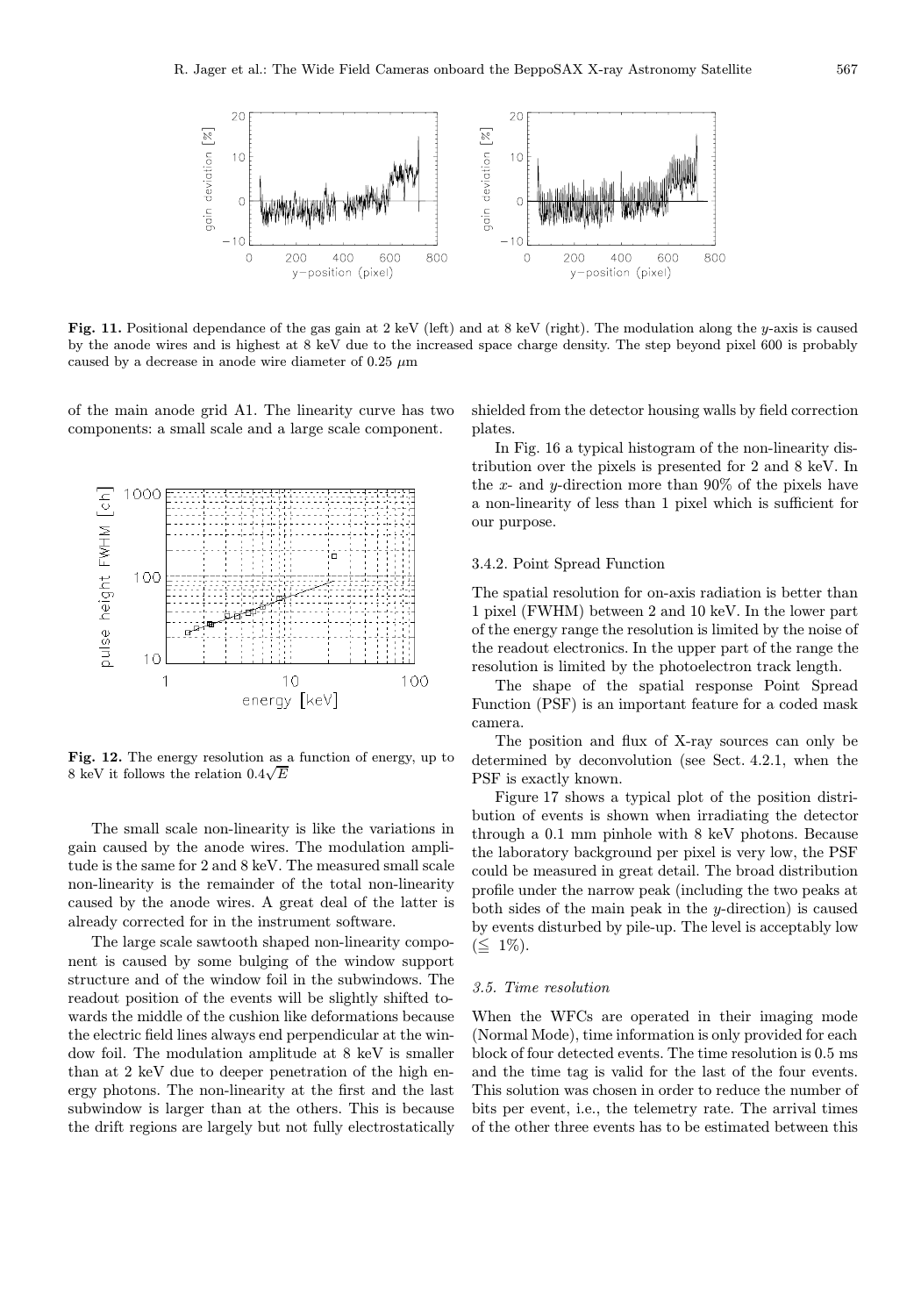

Fig. 13. Long term gain stability of the two WFC flight detectors. After an initial increase, the change in gain has stabilised to less then one percent over a period of one and a half year. The variations are significant and are due to the fact that the instruments were not always completely in thermal equilibrium during the measurements



Fig. 14. Flat field measurement performed with 8 keV radiation in the SRON X-ray long beam facility. Clearly visible are the shadow of the detector window support structure, the inflight calibration sources and the modulation by the anode wires which run horizontally

time tag and the preceeding one. The accuracy of the time tags is better then 0.08 ms, determined by the uncertainty of certain timing signals on the satellite data bus.

The time resolution in the fast non-imaging mode (High Time Resolution Mode) is 0.25 ms. In this case the time information is provided for each event. Again the precision is better than 0.08 ms.

# 3.6. Temperature dependence

For a number of variables the temperature dependence has been measured over a temperature range of  $0°$  to  $40\text{ °C}$  (i.e. the nominal operational temperatures). The gas gain varies less than 2%, by means of the inflight calibration sources the actual gain is determined with an accuracy of better than 1% within 20 minutes. The gain profile over the sensitive area changes less than 0.5%. The position response varies less than 0.2 pixel. Therefore the temperature dependence can be neglected as long as the temperature stays within this temperature range.

## 4. Data analysis software

The telemetry sent by the satellite to the groundstation comprises housekeeping and scientific data. The housekeeping data is used to monitor the overall condition of the satellite and the instruments, and to evaluate the scientific data.

The data from the instruments consists of a list of events labelled with detector position, energy channel and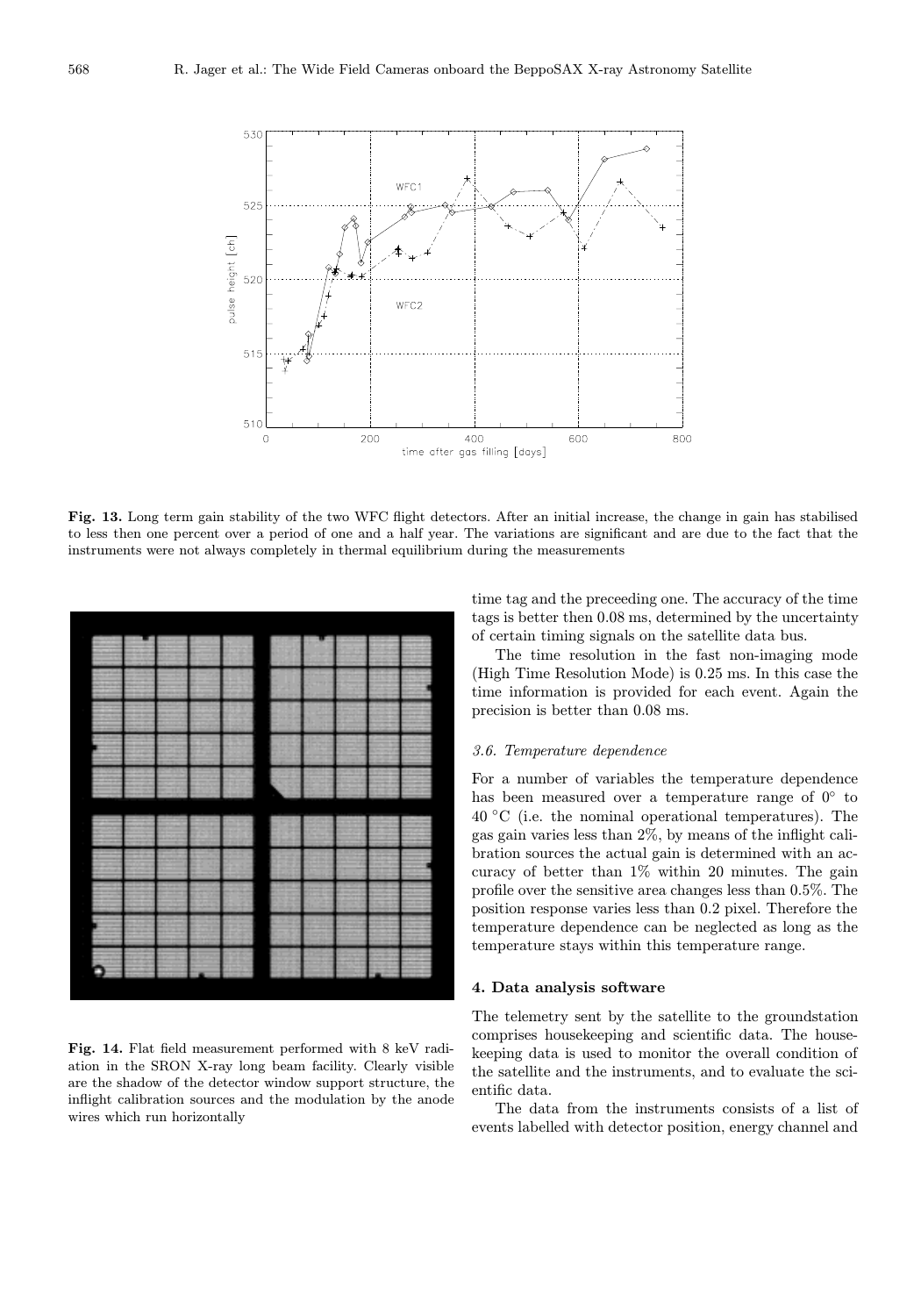

Fig. 15. The integral non-linearity is the difference between the actual and the ideal pixel positions. The left panel displays this effect for 2 keV, the right panel for 8 keV photons. The saw-tooth like modulation is caused by the curvature of the Beryllium entrance foil over the subwindows due to the pressure of the gas



Fig. 16. Histogram of the non-linearity distribution for 2 keV (lower) and 8 keV (upper) illumination and perpendicular (left) and parallel (right) to the anode wires. More than 90% of the pixels have a non-linearity of less then 1 pixel (0.375 mm)

time of detection. From this raw data one can determine fluxes and positions for all detected celestial X-ray sources (in case of extended sources also morphology). This will all be done on ground.

However, first the instrument and satellite housekeeping must be processed in order to correctly analyse the data. For this purpose software was developed to read the Final Observation Tapes (FOT) and produce cleaned eventlists in FITS format, the so called stage I software. Using these cleaned eventlists, Stage II software creates data products such as images, fluxes, and spectra (Jager et al. 1996).

#### 4.1. Stage I, FOT processing

The following extraction and processing activities are carried out on FOTS, in principle without the intervention of the operator:

- Read FOT data from tape or from disk,
- Make WFC specific attitude data, combined with observational mode data and earth occultation information,
- Analyse attitude data in order to produce nominal pointing records reflecting the stability of the pointing or to concatenate datafiles with the same attitudes of different observations,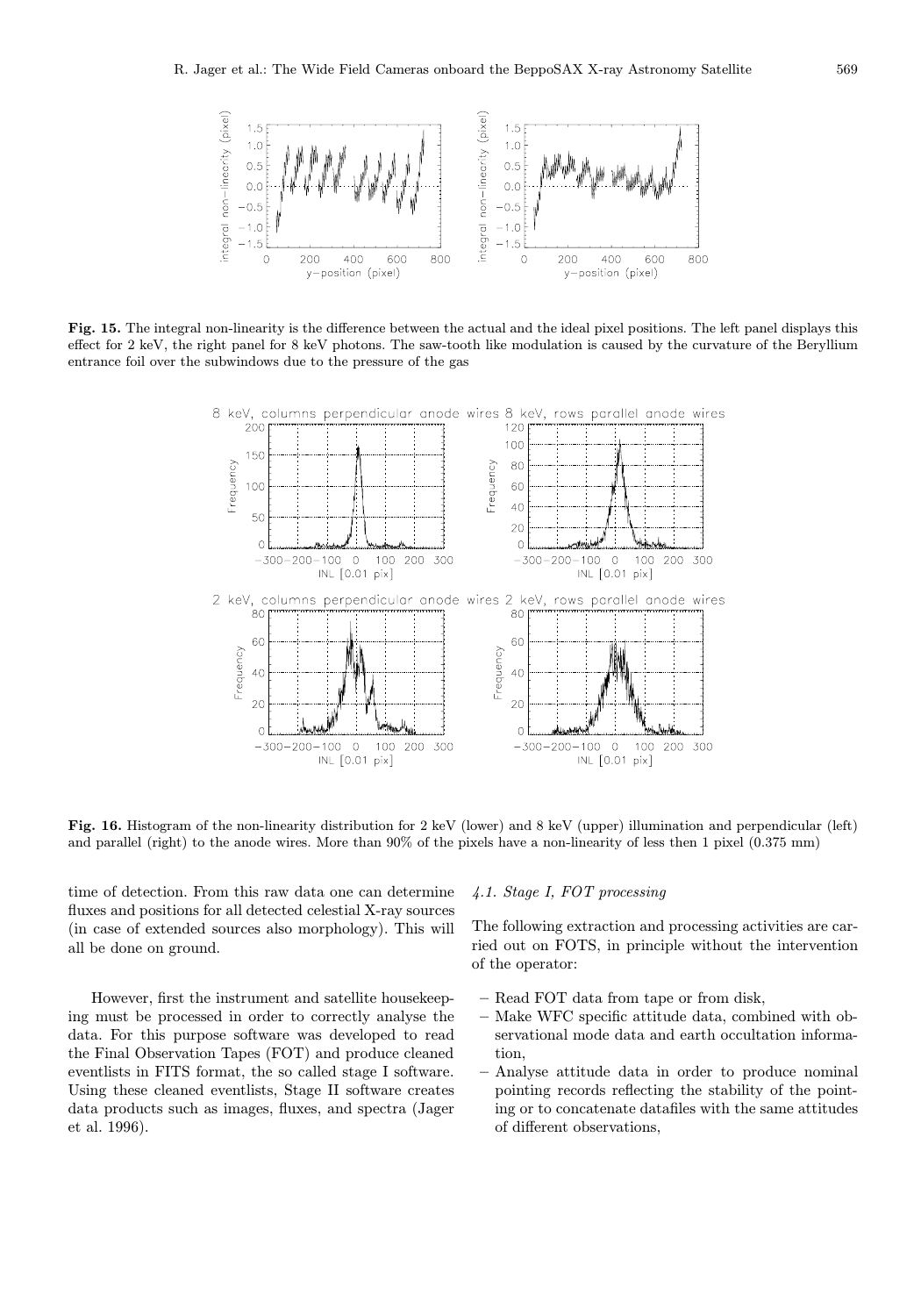

Fig. 17. Point Spread Function in y-direction measured at 8 keV through a 0.1 mm pinhole, the FWHM is 0.6 pixel which is well within the required 1 pixel. The broadened distribution including the two side lobes is acceptably low  $(\leq 1\%)$ , and is caused by pile-up events

- Process WFC housekeeping files and convert all housekeeping values to physical units. Discard records with bad times and produce deadtime fractions. Detect peaks in countrates,
- Create Good Time Interval (GTI) FITS file based on parameters in a housekeeping data FITS file,
- Make plots from WFC housekeeping data and selected other data,
- Filter a FITS table by selecting only the rows that have a time stamp within a specified set of time intervals or that have a ratemeter within a certain range of values,
- Do a bursthunt, flag the existence of a burst for further detailed automatic analysis,
- Merge two or more GTI FITS files, and finally
- Create cleaned event files in FITS format.

## 4.2. Stage II, image reconstruction

The stage I software produces a list of events (photons) that were measured in the detector. Without further analysis, it is impossible to tell whether a photon came from a certain X-ray source, it could have reached the detector through any of the transparent mask elements from almost any part of the sky. Unlike most imaging instruments, the data of a coded mask camera needs first be deconvolved.

The main objective of the stage II software is to reconstruct the observed sky in an optimal time and energy channel interval in order to obtain information on Xray sources. This information typically consists of images, lightcurves and spectra for each source in the field of view. A number of reconstruction methods have been described in the literature, like correlation of the detector image with the mask pattern, the Maximum Entropy Method and Maximum Likelihood Fitting (Willingale et al. 1984). We briefly describe here the method of cross-correlation between detector image and mask pattern. We use this method because it is numerically relatively fast and it has produced satisfactorily results with the COMIS instrument. A full description can be found in in 't Zand (1992). Investigation of other methods is ongoing.

## 4.2.1. The correlation method

Each point source in the large field of view projects the shadow of the mask pattern onto the detector. Extracting the locations and strenghts of these sources from the sum of their projections, means solving an inverse problem. This can be done by deconvolving or cross-correlating the total image on the detector with the mask pattern as follows.

If we represent the detector image of the sky by a twodimensional matrix  $D$ , then  $D$  is given by the convolution  $\otimes$  of the mask pattern M and the true sky image S:

$$
D = S \otimes M. \tag{1}
$$

Reconstruction of the sky image  $S'$  can be performed by means of a cross-correlation  $\odot$  of D with a certain reconstruction matrix  $R$ , which has to be specified.

$$
S' = D \odot R
$$
  
=  $S \otimes (M \odot R).$  (2)

The reconstruction is perfect if  $R$  satisfies the condition

$$
M \odot R = I \tag{3}
$$

where  $I$  is the identity matrix. If  $M$  is based on a pseudorandom URA pattern,  $R$  can be found and is uniquely given by  $M$ . The pattern of  $R$  is then equal to the pattern of M.

If  $D$  contains complete uncorrupted shadows of  $M$ , Eq. (3) is always exactly matched and  $S' = S$ . However, in a detector-mask configuration such as employed in the BeppoSAX-WFCs (i.e. with equally sized mask and detector, the "simple" camera),  $D$  only contains a complete shadow of M for the on-axis position and so-called "coding noise" emerges. The reconstruction of a single sky pixel  $k$ can then be represented by

$$
s_k' = s_k + \sum_{i \neq k} s_i \cdot f_{i,k} \tag{4}
$$

where  $s'_{k}$  is the reconstructed intensity at sky pixel  $k$ ,  $s_{k}$ the true intensity, and  $f_{i,k}$  a factor representing the cross talk between different sky pixels introduced by the coding noise.

Equation (4) illustrates that coding noise is in fact deterministic: if the configuration of sky sources is known,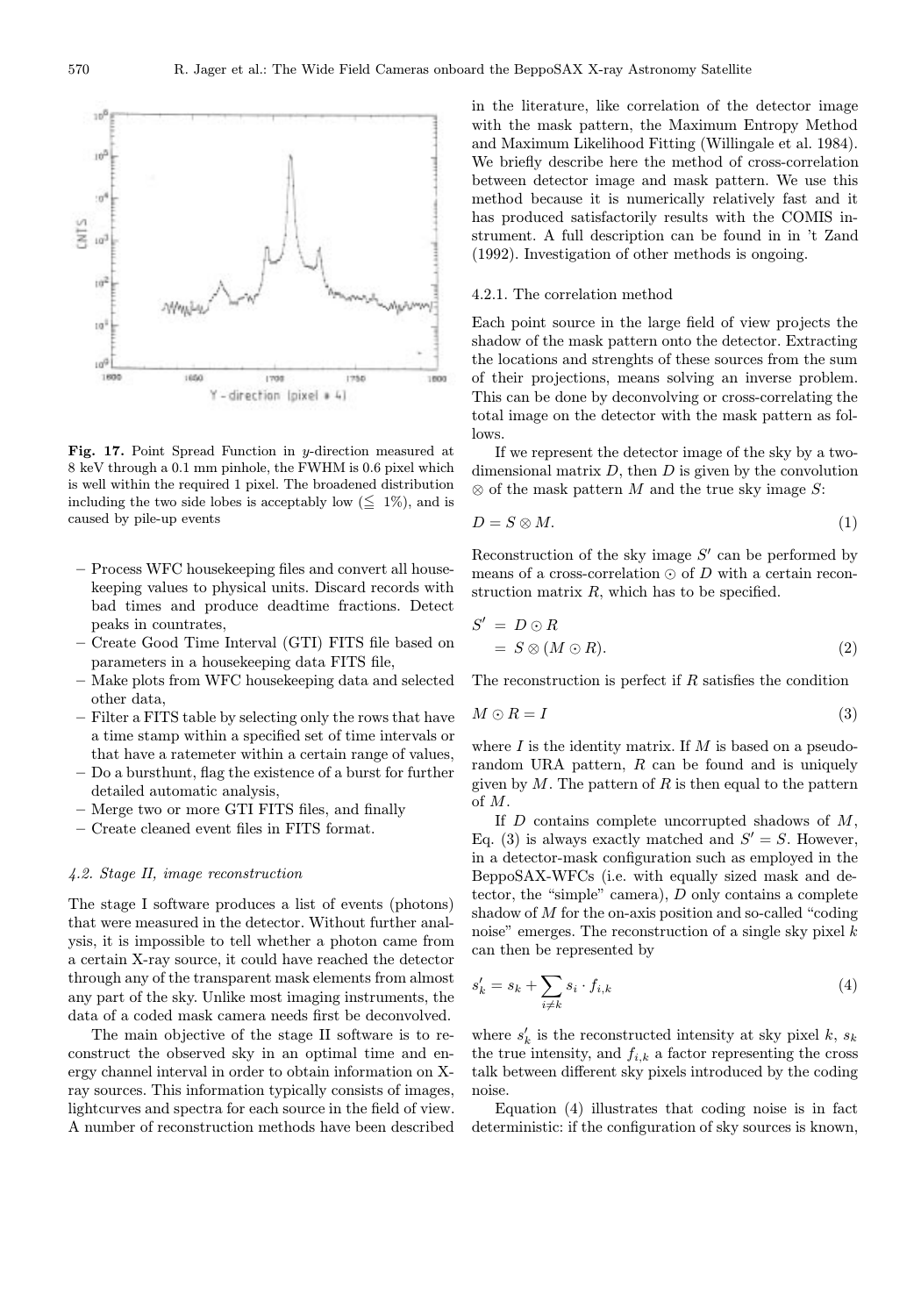the cross talk term may be evaluated and its influence on the estimate of  $s_k$  eliminated. In practice, suppression of coding noise may be accomplished by an iterative method. Such a method is Iterative Removal Of Sources or IROS (Hammersley 1986; in 't Zand 1992).

In IROS, each step involves the subtraction of simulated point source exposures in the detector plane, where the point sources are those which are significant with respect to the noise in the cross-correlation of that detector image. A cross-correlation on the resulting detector image contains less coding noise and provides the means to evaluate weaker sources for a subsequent iteration. The final product of IROS is a sky image with almost no coding noise and no sources. The subtracted sources can then be displayed in this image.

A problem which arises when using IROS, is the accuracy of the point source location. Due to the coding noise in the image, the Point Spread Functions of the sources are perturbed in a non-statistical manner so that the localisation by means of fitting with the PSF can be slightly off. Subtraction of sources with errors in the positions of only a few tens of a pixel then introduces residues in the image that can not be recovered later. One solution to this problem is to make use of the catalog position of well known sources. After subtraction of the known X-ray sources, any new sources will remain in the sky image and can be analysed. Other possibilities are being studied.

Apart from IROS there are more ways to optimize the signal-to-noise ratio of the reconstruction as determined by the cross-correlation given by Eq. (2), e.g.,

1. Weighing.

The Poisson noise may be suppressed by differently weighing subsections of the detector plane during cross-correlation. The idea behind this technique may be thought of as follows: consider the case when one strong and one weak point source are in the observed sky whose exposures have a small overlap in the detector plane. We may omit counts in this overlap during the reconstruction of the weak source, thus eliminating the strong contribution in Poisson noise from the strong source. This may improve the signal-to-noise of the weak source several tens of percents. Generally, this improvement may be achieved by weighing detector subsections in stead of omission.

2. Transparency correction and detector background subtraction.

The value of the reconstruction matrix  $R$  (uniquely given by  $M$ , see in 't Zand 1992) does not account for possible disturbing influences on the imaging due to the detector window support structure. Part of this disturbance may be eliminated by redefining R. The remainder may be eliminated by subtracting an estimate of the contributions by the sky and detector background in the detector plane. This must be done before the cross-correlation. The total countrate of the background was found to be about 190 c s<sup>−1</sup> in the full

energy passband (cf. the countrate for the Crab X-ray source of 300 c s<sup>-1</sup>).

The result of the complete reconstruction consists of two images, one representing estimates of the intensity per sky pixel and the other containing estimates of the Poisson noise standard deviation per pixel. Furthermore a list of sources and upper limits is produced for the selected time and energy windows. This can subsequently be used to do a more detailed analysis, i.e. determination of spectra and lightcurves.

## 5. Conclusion

The Wide Field Cameras flying onboard the BeppoSAX satellite represent the latest generation of coded mask X-ray cameras. Their unrivalled field of view, combined with appropriate spatial and temporal resolution (1 arcmin and 0.5 ms respectively) and modest energy resolution (20% at 6 keV), make the instruments well suited to perform extensive studies of large areas of the sky and to study transient X-ray phenomena.

Acknowledgements. We want to thank all the people at SRON that have helped us over the years to define and build the Wide Field Cameras. Our special gratitude goes to Dr. R.C. Butler of ASI. Without his unrelenting critical involvement SAX would not have been where it is now.

## References

- Bazzano A., Amoretti M., La Padula C., et al., 1994, SPIE 2279, 446
- Boella G., Butler R.C., Perola G.C., et al., A&A (in press)
- Boella G., Chiappetti L., Conti G., et al., A&A (in press)
- Bradt H.V.D., Ohashi T., Pounds K.A., 1992, Ann. Rev. A&A 30, 391
- Brinkman A.C., Dam J., Mels W.A., et al., 1983, in Proceedings of the Workshop on Non-thermal and Very High Temperature Phenomena in X-ray Astronomy, Rome, p. 263
- Bruel U.G., et al., 1988, SPIE 982, 401
- Charpak G., 1985, SPIE 597, 170
- Dicke R.H., 1968, ApJ 153, L101
- Fenimore E.E., Cannon T.M., 1978, Appl. Opt. 17, 337
- Frontera F., Costa E., Dal Fiume D., et al., A&A (in press)
- Hammersley A.P., 1986, Ph.D. thesis, University of Birmingham
- Jager R., Heise J., Savenije M.H.F., et al., 1996, ASP Conf. Ser. 101, 240
- Manzo G., Giarrusso S., Santangelo A., et al., A&A (in press)
- Mels W.A., Lowes P., Buurmans H.B., et al., 1988, Nucl. Inst. Methods A 273, 689
- Parmar A.N., Martin D.D.E., Bavdaz M., et al., A&A (in press)
- Pavlinsky M.N., Grebenev S.A., Sunyaev R.A., 1994, ApJ 425, 110
- Proctor R.J., Skinner G.K., Willmore A.P., 1979, MNRAS 187, 633
- Santos F.P., et al., 1991, Nucl. Inst. Methods A 307, 347